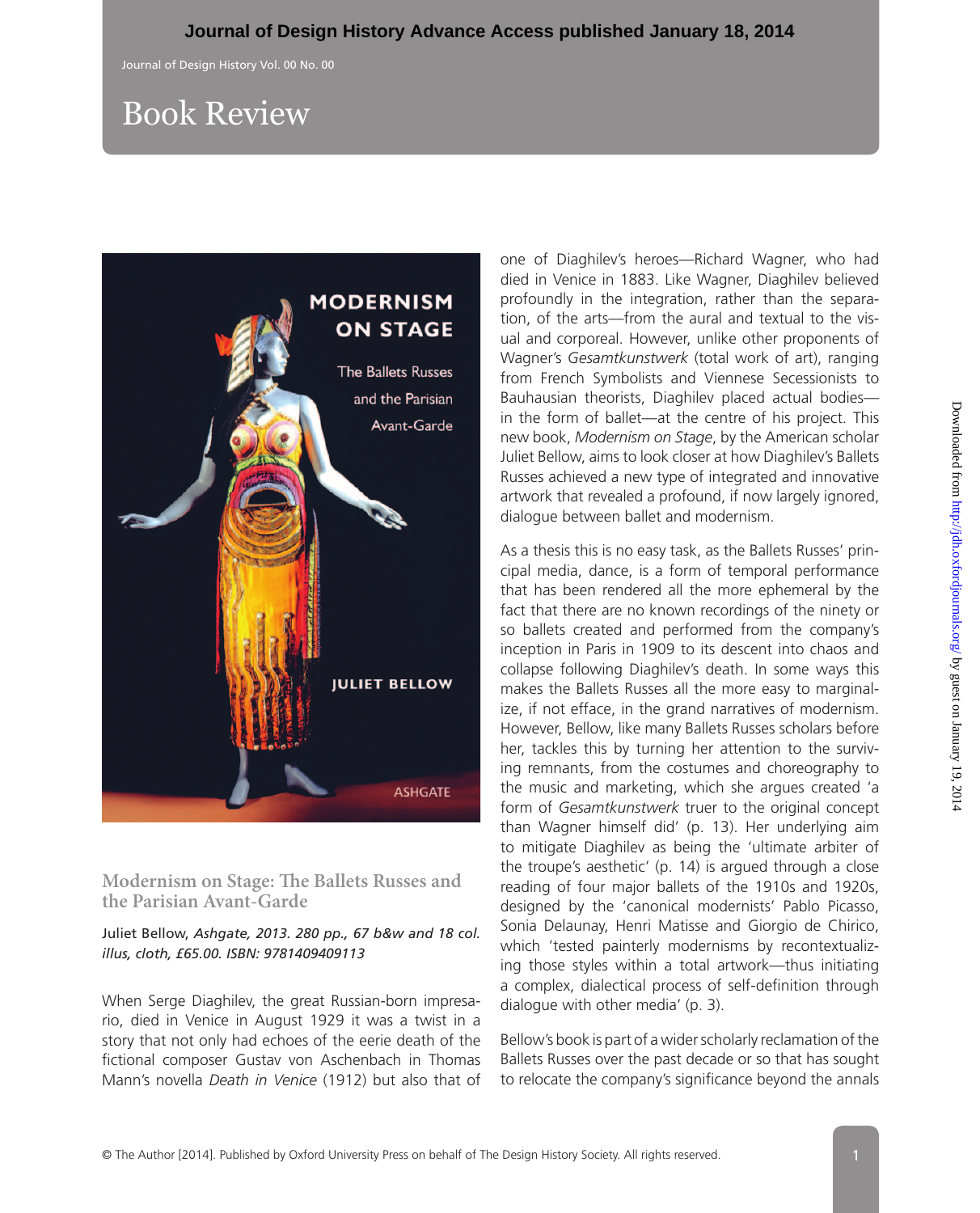of dance history. Indeed, since the advent of the Ballets Russes centenary in 2009 there has been a tidal wave of exhibitions, publications, performances, films, documentaries, symposia, conferences and merchandising opportunities. Blockbuster exhibitions including the Swedish Dansmuseet's 'Ballets Russes: The Stockholm Collection' (2009), the Victoria and Albert Museum's 'Diaghilev and the Golden Age of the Ballets Russes 1909–1929' (2010) and the National Gallery of Australia's 'Ballets Russes: The Art of Costume' (2011), like the slightly smaller exhibitions in Paris, Monte Carlo and Moscow, have all been accompanied by lavish publications.<sup>[1](#page-1-0)</sup> This supplements the recent plethora of new biographies, and critical studies, of the composers Stravinsky, Ravel and Debussy, and the choreographer-dancers, Nijinsky, Balanchine, Massine and Lifar. The centenary was also accompanied by everything from a Hollywood-style biopic of Stravinsky and Chanel, *Coco et Igor* (2009), by the Dutch-born French film director Jan Kounen, based on Chris Greenhalgh's fictional novel of 2002, to a special scent created by master perfumer Roja Dove, based on Guerlain's Mitsouko (1919), Diaghilev's favourite, which he apparently spritzed onto the company's drop curtains before performances.

Like many of the recent publications on the Ballet Russes, such as Alston Purvis' *The Ballets Russes and the Art of Design* (The Monacelli Press, New York, 2009) and Mary E. Davis' *Ballet Russes Style: Diaghilev's Dancers and Paris Fashion* (Reaktion Books, London, 2010), Bellow's *Modernism on Stage* looks closely at how the Ballets Russes intersected with design.[2](#page-1-1) The cover of Bellow's book shows a stunningly beautiful image of the costume designed by Sonia Delaunay for the principal dancer in the 1918 production of *Cléopâtre*. Although highly modern in some ways, this design also seems hardly original, in that it continued the 'exotic and erotic' *femme fatale* style that first had appeared in Leon Bakst's own designs for *Cléopâtre* in 1909, and more memorably for *Schéhérazade* a year later. Indeed, it was Bakst's designs that started the Orientalist craze in the pages of Parisian fashion journals such as *L'Art et la mode*, *Le Gazette du bon ton* and *Femina*. However, Bellow argues that, set against the privileged central roles given to male dancers, which 'presented a conflict with heteronormative viewing conventions' and generated a cult of 'homoerotic self-pleasure' (p. 137), Delaunay's liberating designs of semi-veiled, free-flowing and highly suggestive dress for female dancers were redolent of women's burgeoning emancipation[.3](#page-2-0) She posits that Delaunay deliberately played on the new spectatorship inherent in commodity culture, treating the stage like a shop window, to engage the subjective identities of the women in the audience.<sup>[4](#page-2-1)</sup>

As Bellow argues, 'Providing a model for her later fashion photographs, *Cléopâtre* allowed Delaunay to see whether the abstraction and dematerialization of female bodies she had envisaged in drawings and paintings could be achieved in reality. We can safely say that this style does, at least to some extent, attract attention to the female body whilst resisting its objectification.' (p. 154).

With its radical rejection of the conventional Petipa systems of choreography and static traditions of stylised decoration for the stage and costume, prevalent in imperial Russia and throughout *belle époque* Europe, Bellow successfully argues that the Ballets Russes, in employing avant-garde artists and designers as diverse as Picasso, Delaunay, Matisse and de Chirico, 'transposed the hermetic visual language of high modernism to the stage' and created a new 'dialogue with elements long held to be anti-modernist: duration and dimension, figuration and embodiment, kinesthetics and empathy' (p. 246). And she postulates that as such the four ballets at the centre of this book can be read as redefinitions of 'our understanding of the interconnected worlds of the visual and performing arts, elite culture and mass entertainment in Paris near the beginning of the twentieth century' (p. 7). She is right; Diaghilev's company 'stood both inside and outside mainstream modernism' and has been, and remains, grossly undervalued in wider histories of modern design (p. 245).

## doi:10.1093/jdh/ept050

Joseph McBrinn University of Ulster, Northern Ireland, UK E-mail: [j.mcbrinn@ulster.ac.uk](mailto:j.mcbrinn@ulster.ac.uk?subject=)

## **Notes**

- <span id="page-1-0"></span>1 See E. Näslund (ed.), *Ballets Russes: The Stockholm Collection*, Dansmuseet in collaboration with Langenskiöld, Stockholm, 2009; J. Pritchard & G. Marsh (eds), *Diaghilev and the Golden Age of the Ballets Russes 1909–1929*, V&A Publishing, London, 2010; R. Bell & C. Dixon, *Ballets Russes: The Art of Costume*, National Gallery of Australia, Canberra, 2011; M. Auclair & P. Vidal (eds), *Les Ballets Russes*, Les editions Gourcuff Gradenigo, Paris, 2009; and J. E. Bowlt and Z. Tregulova (eds), *A Feast of Wonders: Serge Diaghilev and the Ballets Russes*, Skira, Milan, 2009.
- <span id="page-1-1"></span>2 Bellow focuses on four ballets—Pablo Picasso's designs for *Parade* (1917), Sonia Delaunay's designs for *Cléopâtre* (1918), Henri Matisse's designs for *La Chant du rossignal* (1920) and Giorgio de Chirico's designs for *Le Bal* (1929); she suggests earlier scholarship has focused much more exclusively on Russian designers such as Léon Bakst, Alexandre